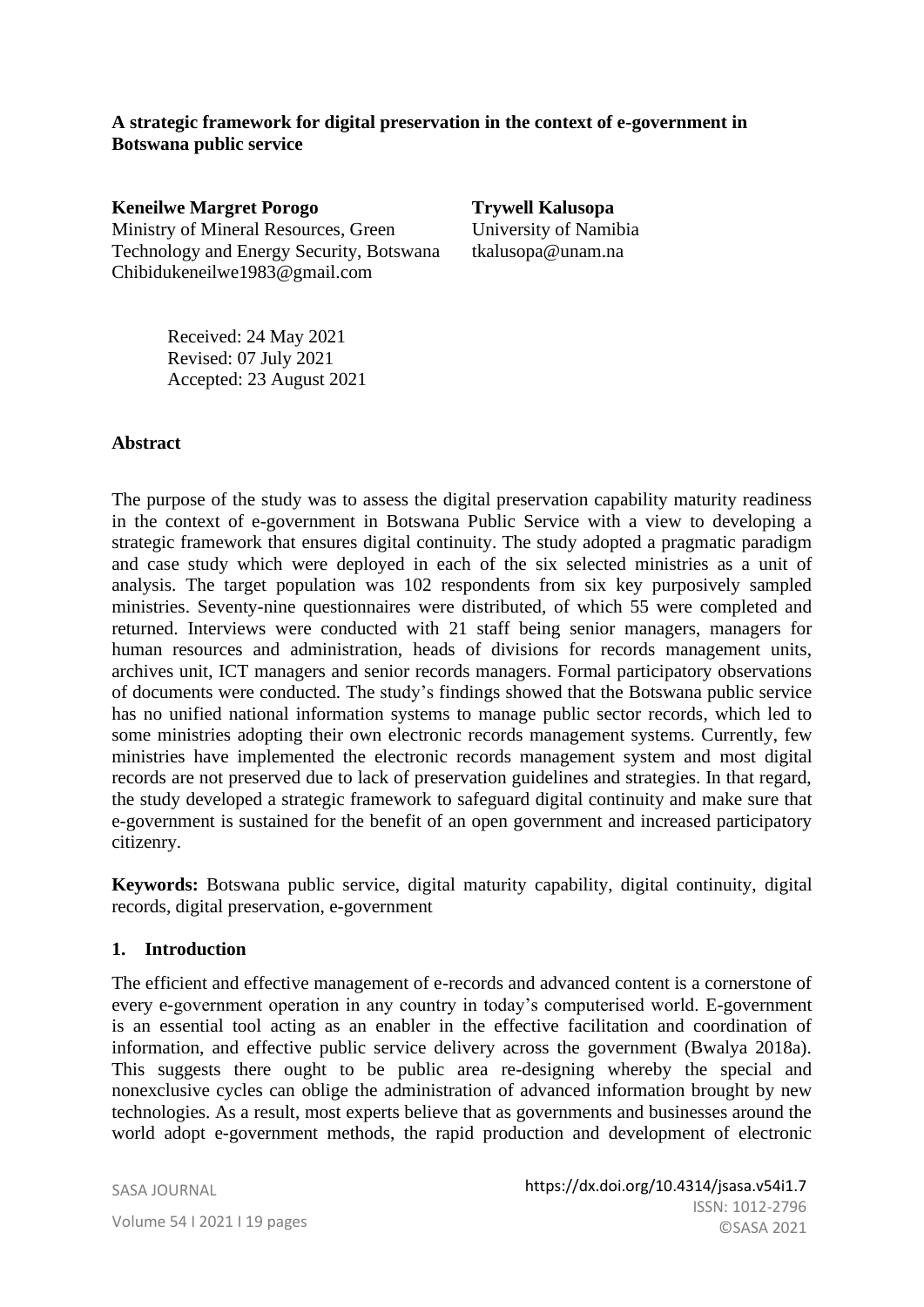records necessitates the use of electronic records management systems (Nengomasha 2009; Kalusopa & Ngulube 2011; Tsabedze & Kalusopa 2018). Implementing electronic records management systems is imperative given that the utilisation of e-government applications results in a significant amount of advanced electronic content whose quality and reliability need to be maintained (Tsabedze & Kalusopa 2018).

Bwalya (2018b:19) agrees that e-government enables the re-engineering of conventional government administration systems rife with red tape into a transformed, more efficient public service delivery capacity. Digital records preservation is a vital area in records management as it ensures that digital records of proceedings with continuing value stays open and usable (ICA/IRMT 2016,110). The main purpose of digital preservation is safeguarding continuous access to digital records whenever needed, notwithstanding changes in technology. Pederson (2016) indicates that some developing countries neglected to adequately carry out e-government, leading to the high aptitude given the heterogeneity of innovation conditions in government organisations. In addition, Bwalya (2018a:v) expresses that with the fast progress in achieving e-government initiatives in Africa and throughout the world, there is a need to look at the key challenges inferable from the mistake of an enormous number of e-government projects. In recent years, Botswana's public service has implemented e-government systems as a programmes used to transform the public sector with the aim of enhancing service delivery (Jauhari, Abd Majid, Basri & Djalil 2020).

Adu, Dube and Adjei (2016) posits that the relationship between digital preservation and egovernment is always symbiotic because effective and efficient recordkeeping in accordance with good practice gives meaning to the right to information for the citizens. As a drive towards e-government, the use of ICTs led to the creation of huge amounts of digital data both within the public and private sector. This amount of digital information can be daunting, given that digital records are more complicated and delicate than paper-based systems and, therefore, threaten the future sustainability of government information (Adu 2013:7). All government services may be provided online, depending on the maturity of e-government where it is implemented.

In recent years, the government of Botswana has deployed e-government systems as a programme employed to transform the public service aiming to improve service delivery. According to Nkwe (2012), the Botswana government strategy in 2011 aim was to move all services online, thus improving service delivery and accelerating the adoption of ICT in the society. Samboma (2019:3) states that the Botswana government implemented several egovernment projects systems and registered improvements in all indicators on technological readiness, and the country's path on ICT adoption in its governance process has been strengthened (Botswana Statistics 2019:4).

According to the National Development Plan 11, developing e-services broadband connectivity and implementing e-government project were prioritised (Government of Botswana 2017:70). Kalusopa, Mosweu and Bayane (2017:20) indicate that government ICTs infiltrated many, if not all, of Botswana's public sector agencies, even if they do not always interact with archives and records management systems. The problem of digital preservation remains a concern. Introducing technology, especially social media, is vital for a proper understanding of records preservation in future (Mosweu & Ngoepe 2018). In Botswana, as in other countries, the growing development of electronic records in the public sector raised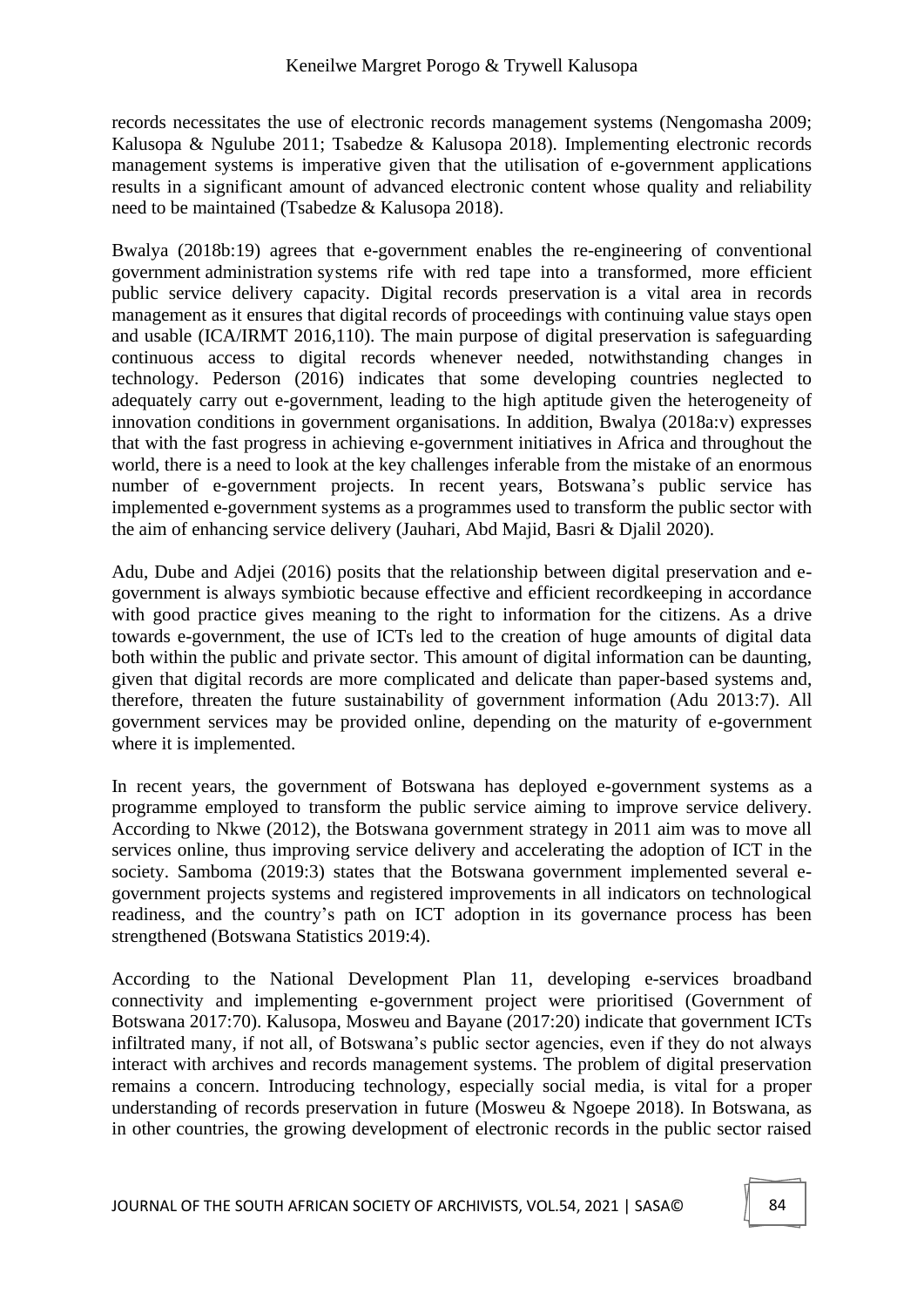concerns among archivists, librarians and other custodians of such materials about the challenges of digital preservation (Kalusopa & Zulu 2009). Botswana's public institutions are run on a manual electronic hybrid system, with room for change and greater emphasis on digital records management (Kalusopa et al. 2017:7).

According to the open data readiness report, Botswana already digitised many important datasets for this effort, and the re-invigorated e-government strategy provides the opportunity to ensure data from key systems can be easily extracted for publication of open data as and when the Botswana government decides to do so (Government of Botswana 2015). Current studies, such as those of Katuu (2016), raised similar issues regarding the poor state of digital preservation, without pointing to a clear framework for capability and maturity readiness in the public sector. This study aimed to develop a strategic framework ensuring permanent digital continuity for digital preservation capability maturity readiness in the context of egovernment in the Botswana public service.

## **2. Statement of the problem**

Literature points out that Botswana is actively pursuing e-government but still face challenges with ensuring long-term digital records preservation to permanently secure and protect digital records for authenticity and potential access (Kalusopa & Zulu 2009; Kalusopa et al. 2017). This is because the automation and re-engineering of systems and online resources and the preservation of digital records became more difficult. The World Bank Group (2014) uncovered that the Botswana National Archives Act of 2007 makes no specific arrangement for preserving and archiving digital records, as the policy and strategy are structured around paper records. Earlier studies by Kalusopa and Ngulube (2011), Kalusopa and Zulu (2009), Keakopa (2007), Kootshabe (2011), Moatlhodi (2015), Motupu and Kalusopa (2016), Moloi and Mutula (2007), and Wamukoya and Mutula (2005) discuss digital records preservation but not propose any framework for assessing digital preservation maturity readiness in the public service. One gap in these studies are that they did not show how digital preservation would ensure the continuous use of digital records over time with the view of retaining their accuracy, trustworthiness, authenticity, reliability and accessibility for current and future use. This study therefore assesses the e-government drive and digital preservation capability maturity and goes further to develop a framework that ensures permanent digital preservation continuity.

## **3. Aim of the study**

The aim of the study was to develop a strategic framework ensuring permanent digital preservation continuity for digital records capability maturity readiness in the context of egovernment in the public service in Botswana.

## **4. Research objectives**

The research objectives were:

• To assess the digital preservation infrastructure in terms of the policy, strategy, collaboration and technical expertise in the government ministries within the context of e-government.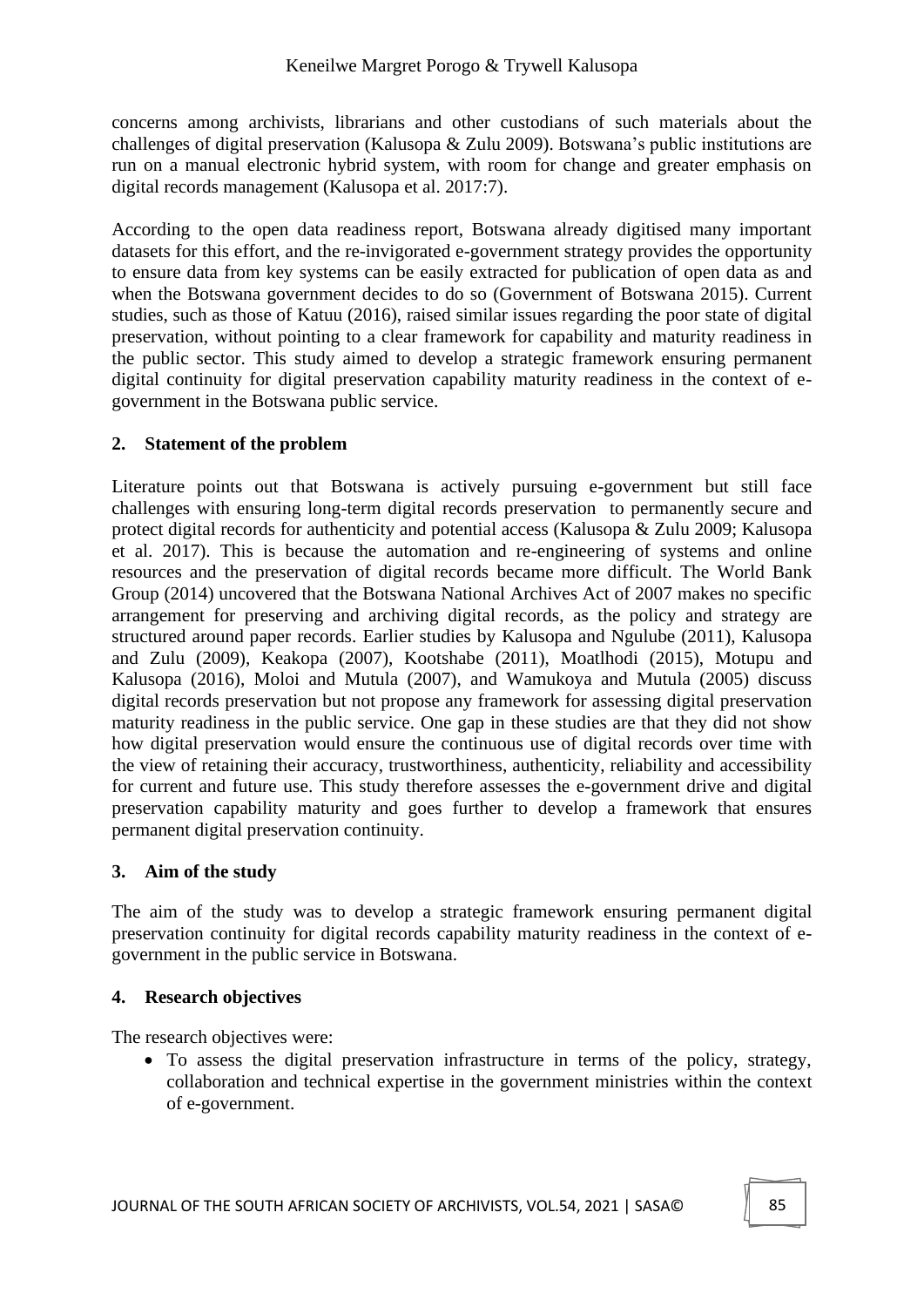- To examine the trustworthiness of existing digital records in the Botswana government repositories in terms of accuracy, authenticity and reliability for effective e-government delivery.
- To assess digital preservation strategies delivered as part of e-government.
- To determine and compare at which stage each ministry is in terms of digital preservation capability maturity readiness.
- To propose an appropriate framework for the assessment of the digital maturity capability readiness in the Botswana public sector that can enhance e-government.

## **5. Literature review**

The World Bank DGRA (2020:6) states most governments embarked on their digital change journey to improve administrative and operational efficiency by introducing the 'egovernment' model which mainly focused on putting e-services online by using ICT. Bwalya (2018:105) states there is still lack of sustainability in implementing e-government as many countries in Africa are facing challenges in adopting digital technologies. Li and Banach (2011) opine that in the digital era, preserving digital records has become more complex because digital information is fragile and faces many threats such as technological obsolescence and the deterioration of digital storage media.

### **5.1 Digital preservation infrastructure in different countries**

According to the National Research Council (2001), developing infrastructure for digital archiving is driven by the need to support multiple communities. It was found that the South Africa National Archives developed guidelines for the administration of electronic records, but the absence of infrastructure makes difficult for organisations to realise the policy (Ngoepe & Van Der Walt 2009). The administration and preservation of records in a digital environment are problematic because of absence of storage and preservation measures in many countries (Marutha & Ngulube 2012:47-52). However, organisations do not oversee these records because of absence of framework, skills to safeguard and make them available in future (Ngoepe & Keakopa 2011).

## **5.2 Regulatory framework of managing records and digital preservation**

Several regulatory frameworks are used in Botswana to manage records. In Africa, there are concerns about digital preservation frameworks, legal and regulatory issues related to access of digital records over a long term (Gbaje 2011; Katuu & Ngoepe 2015; Mutula 2014). Ngoepe and Keakopa (2011) and Kalusopa and Zulu (2009) express that Botswana's archival legislation is feeble to the extent that guidance cannot be provided on records and digital heritage materials preservation in Botswana.

### **5.3 Trustworthiness of existing digital records in terms of accuracy, authenticity and reliability for effective e-government delivery**

Duranti (2014:14) expresses that accuracy or exactness is rightness and its content depends on the capability of its creator and the controls of its creation. Duranti and Rogers (2012) opine that trust in records depends on four types of knowledge about the records creator or custodian: reputation, past performance, competence and assurance of confidence in future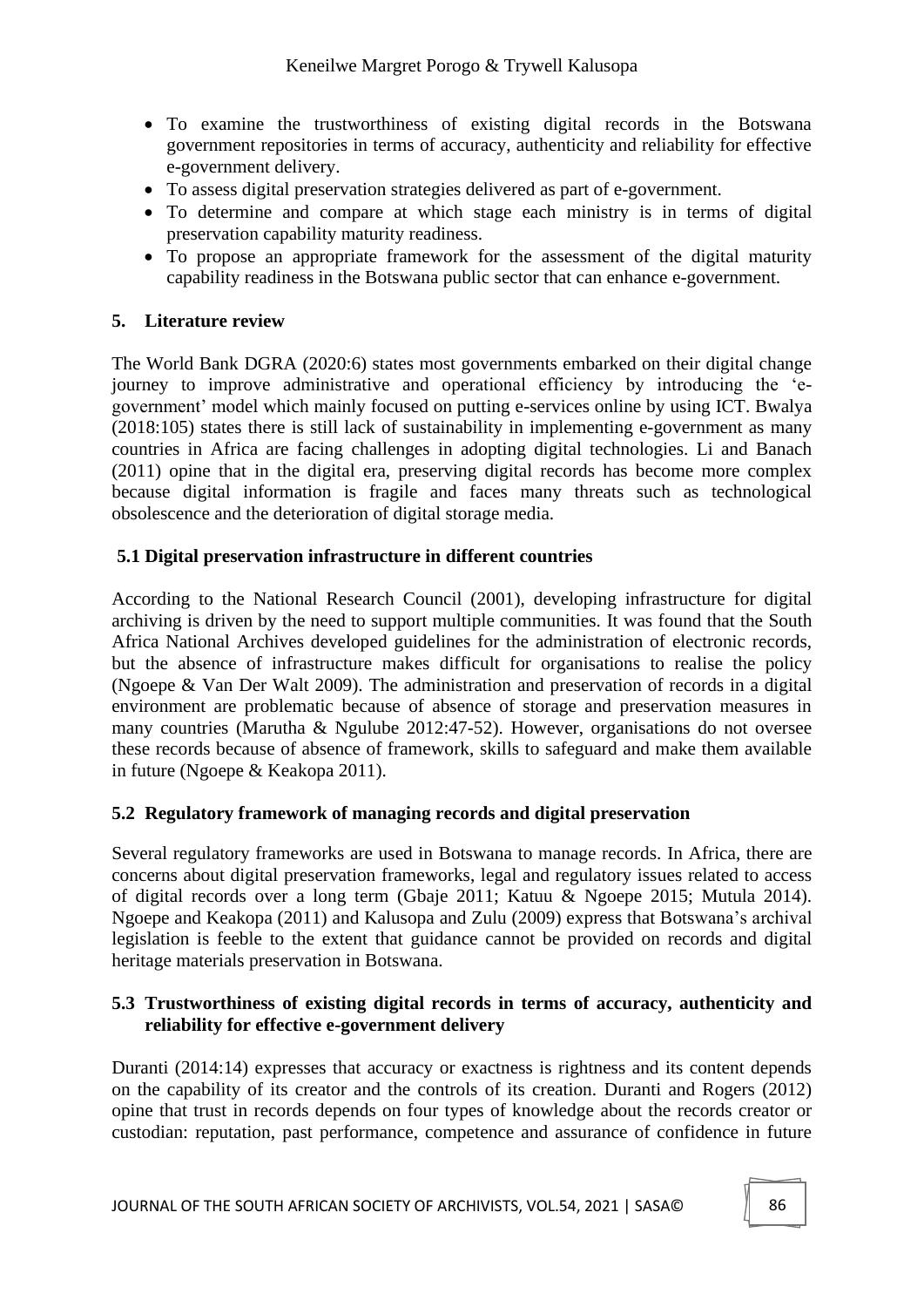performance. Mosweu (2019:56) demonstrates that authenticity is secured by establishing strategies that guarantee that a record is not controlled, altered or misrepresented after creation and that it remains reliable as it was initially created.

### **5.4 Digital preservation strategies delivered as part of e-government**

Vermaaten, Lavoie and Caplan (2012) suggest that building an effective digital preservation strategy adds up to representing and alleviating different dangers to the accessibility and usability of digital records over time. Formal training opportunities for digital preservation are still rare (Note 2018).

### **5.5 The level of ministries in terms of digital preservation capability**

As determined by Dollar and Ashley (2014), the Digital Preservation Capability Maturity model was created to empower organisations to assess the advancement measures and see key practices to improve constraints on those cycles. The model organises the digital preservation requirements of the ISO standards into 15 components with metrics to assess maturity. This study used this model to discover the preservation issues from the time digital records are created or captured, gaps identified, capability levels and preservation performance metrics found, priorities for achieving enhanced capabilities to preservation established and access to long-term digital records for the Botswana public service ensured.

In Botswana, the e-government vision is to become the integrated government by providing collective access to services in a convenient, efficient, transparent and reliable way (Madala & Phirinyane 2015). The progress of e-government and digital preservation in Botswana is confronted with existing and new challenges, which have been pointed out by research. Despite the efforts made in the drive of e-government and digital preservation, this became a significant problem for the Botswana public service. Little is known about how the Botswana public service deals with the difficulty of ensuring that digital records continue to be available for the current and future generations. This study fills the gap in literature on digital preservation capability maturity readiness in the context of e-government in the public service in Botswana and Africa.

## **6. Methodology**

The study used mixed methods data collection tools to gather data for the study. This implies that the researcher gathered qualitative and quantitative data simultaneously and consecutively to have one type of information assume a supportive role to the other. Data was collected from senior managers, heads of divisions for records and archives, ICT managers, records managers and records officers from the six ministries sampled through interviews. The questionnaires were administered to records managers and chief records officers. Formal participatory observation was conducted. These were the Ministries of Transport and Communication, Land Management Water and Sanitation Services, Finance and Economic Development, Employment, Labour Productivity and Skills Development, Investment Trade and Industry, and Youth Sport and Culture.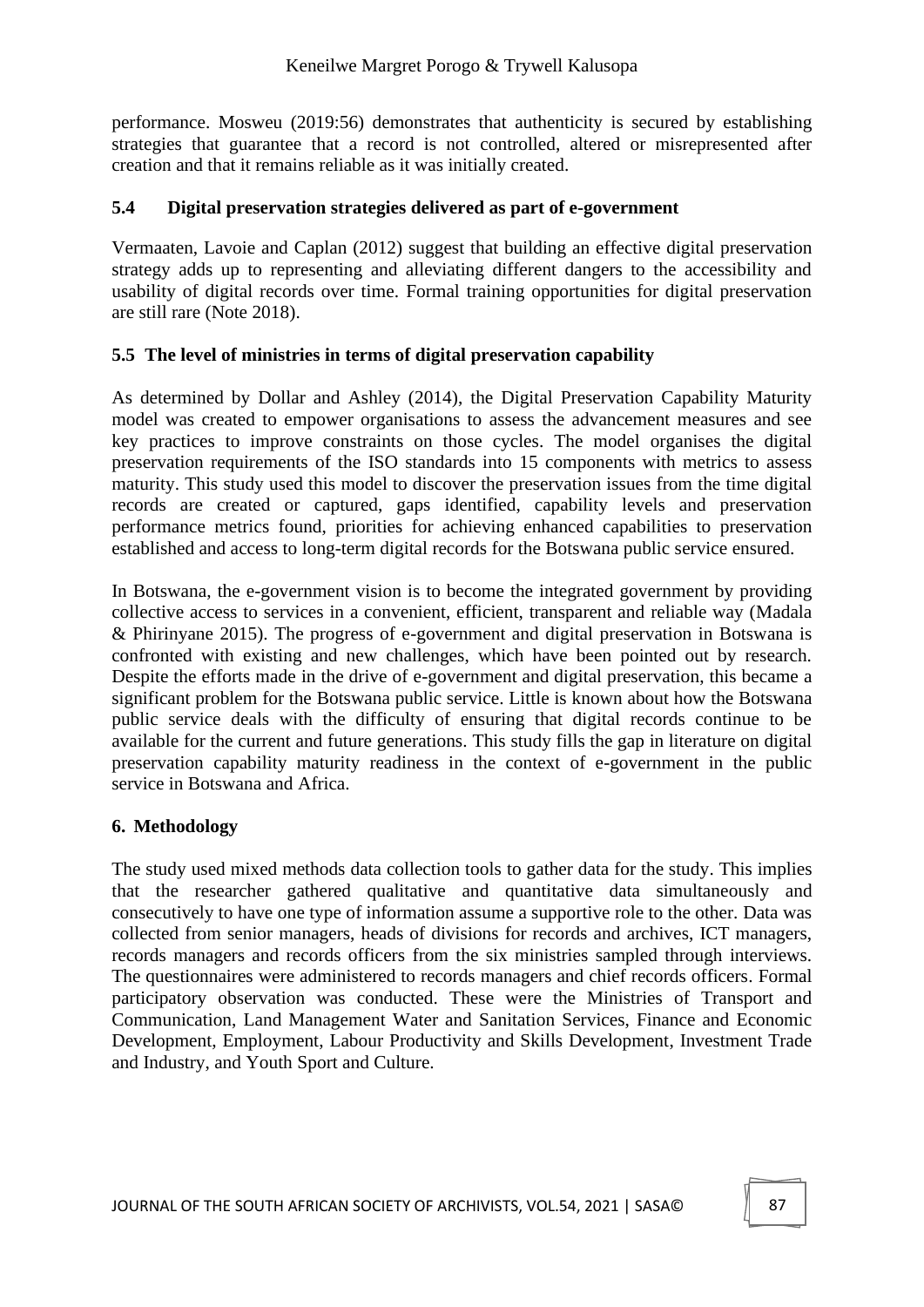### **7. Findings and discussions**

Seventy-nine questionnaires were distributed, of which 55 were completed and returned, yielding a 70% response rate. Twenty-four (30%) were not completed and returned. The response rate for questionnaires was 70%. The targeted number for interviews was 23 participants but only 21 were interviewed, giving a 91% response rate. Only 2 (9%) officers did not participate. One participant had a tight schedule and the other was on an official trip. The participants were coded to preserve anonymity. The respondents were coded as follows:

Table1: Coding f Participants

| No. | <b>Participants</b>                              | Coding                              |
|-----|--------------------------------------------------|-------------------------------------|
|     | Senior Manager – Corporate Services              | $SM-CS$ 1, 2 and 3                  |
| 2.  | Manager – Human Resources Management and   M-HRM | and                                 |
|     | Administration                                   | Administration 1, 2 and 3           |
|     | Communication<br>Information                     | Technology   ICT-M 1, 2, 3, 4 and 5 |
|     | <b>Managers</b>                                  |                                     |
|     | Head of Division – Records Management            | HOD-RM 1, 2, 3 and 4                |
|     | Head of division – Archives                      | HOD-A                               |
| 6.  | Senior Records Manager                           | SRM 1 and 2                         |

### **7.1 Types of systems for managing digital records**

During the interview participants were asked the type of systems that their ministries used to manage digital records. They made remarks as follows:

M-HRM and Administration 2, 3, ICT-M 1, 3, 4, 5, HOD RM 3, 4 and SRM 1, 2 reported "The current systems which are used are the Land Administration Procedures Capacity and Systems (LAPCAS), oracle system and the government accounting budgeting system commonly known as GABS, Document Workflow Management System, expatriates employment system and National Archives and Records Management System."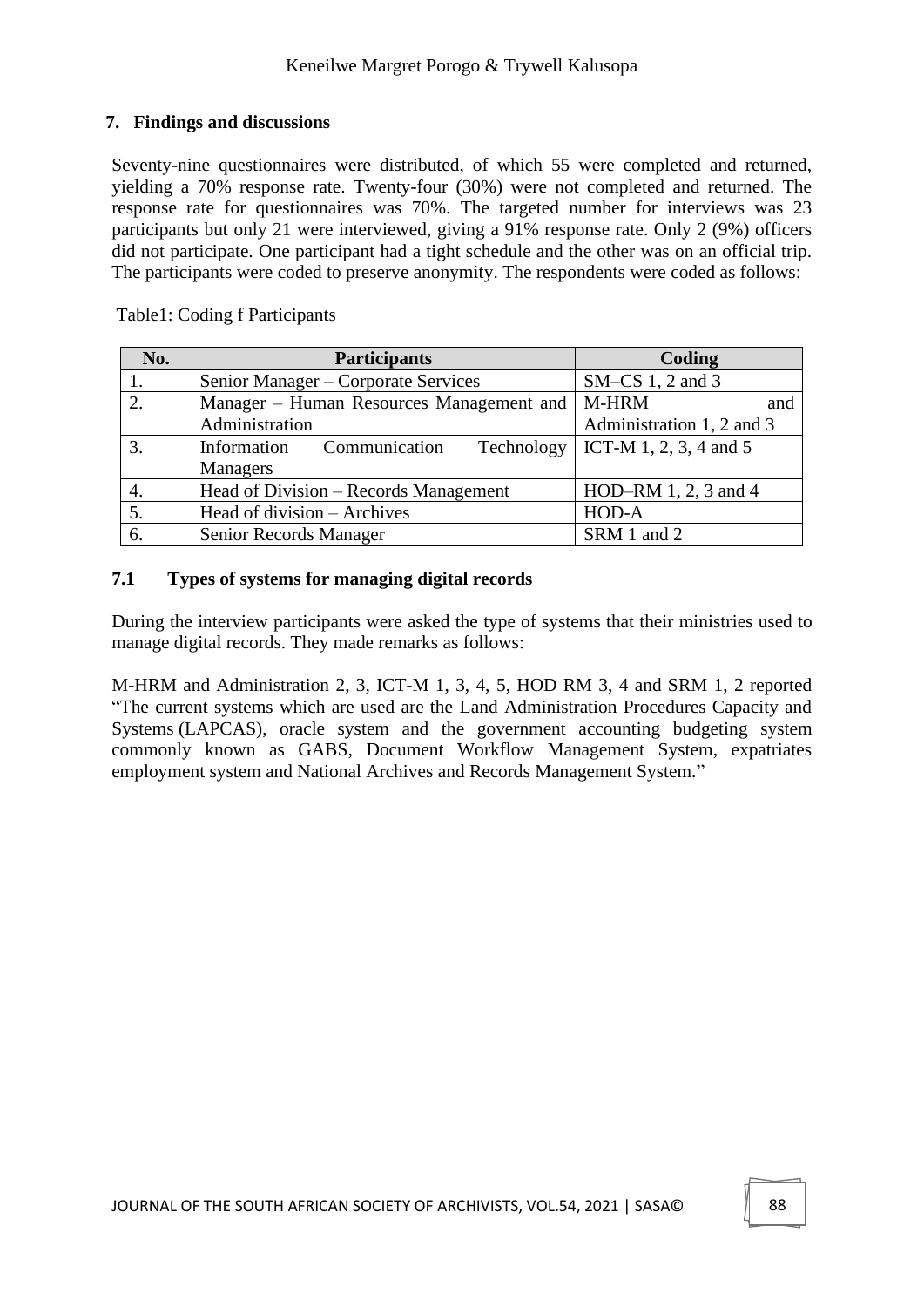#### **7.2 File formats in the ministries**



Figure 1: File formats

Respondents were asked to identify the file formats held in their ministries. The findings in Figure 1 shows that 1 (1.5%) respondent reported they used bitmap graphic files in their ministry, while 14 (21.2%) stated they used mark-up language, 17 (26%) said text files, 24 (36.4%) indicated spreadsheet files, and 10 (15.2%) specified video files. Formal participatory observations showed emails that were used as a form of communication formats were created in a text document, while their attachments were in PDF/A. The results confirmed that the Botswana public service creates vast amounts of information solely in digital form and most of these are of permanent value, yet they are at risk because of fragile media, technological obsolescence, or other hazards.

#### **7.3 Policy guidelines and standards for managing digital records**

The respondents were asked to find out whether ministries have written preservation policies guiding the management of digital records. Four (6.1%) respondents stated there was a preservation policy for the management of digital records, while 62 (93.9%) reported there was none.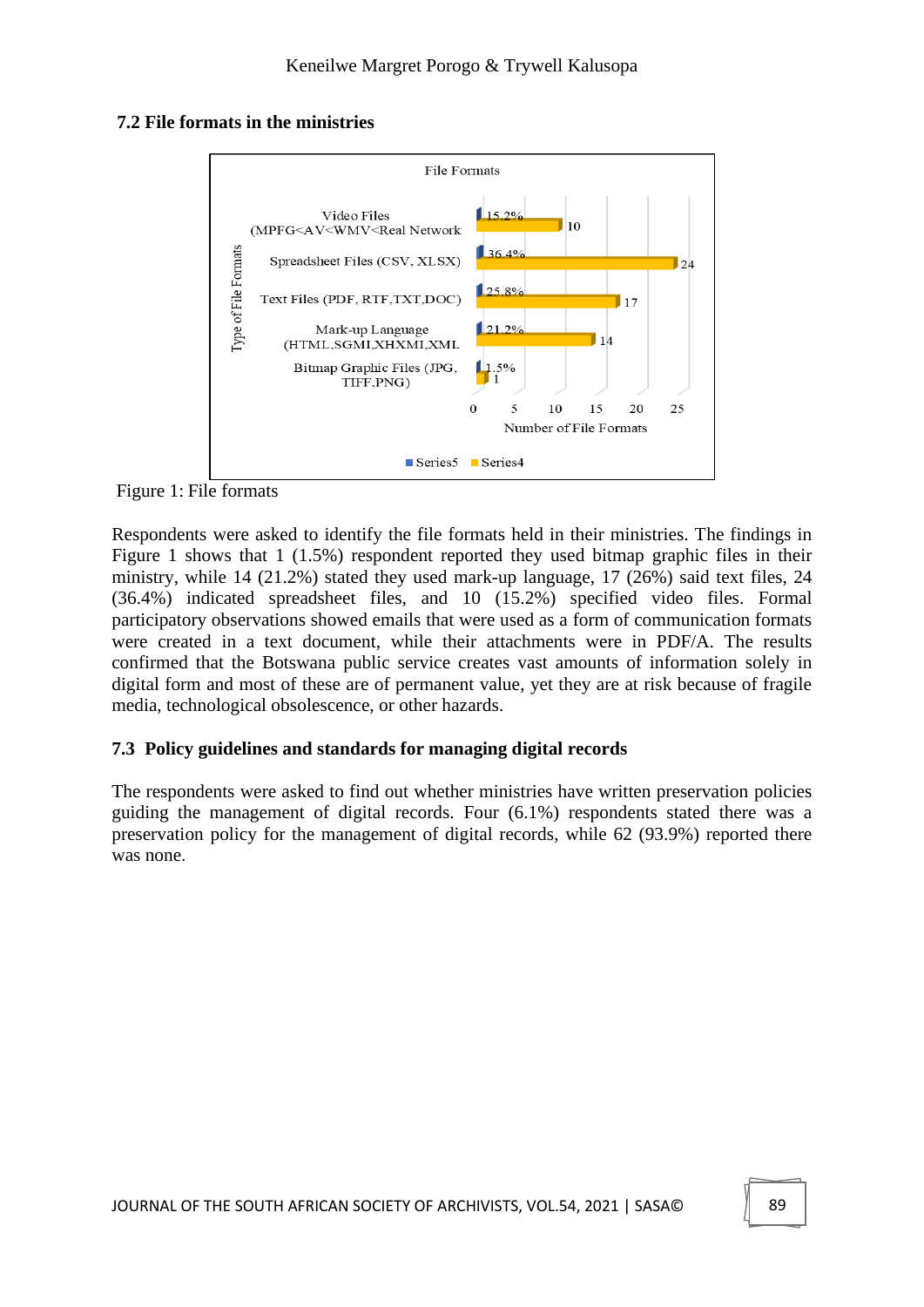

Figure 2: Preservation Policy

The findings in Figure 2 indicate the Botswana government ministries lack written preservation policies. Formal participatory observations showed the preservation policy that was at draft stage at the Botswana National Archives and Records Services has long been under development and, yet, the department made no comments or suggestions. These findings imply the lack of clear policy related to protection of digital data might encourage the assumption that the protection of digital records is not a priority in the Botswana Public Service. The documentary review revealed the National Archives and Records Service Act of 2007 was inadequate and ineffective as it makes no provision for data archiving or digital preservation. The findings support Gbaje and Mohammed (2013), Ngoepe and Keakopa (2011), Moloi and Mutula (2007), Kalusopa and Zulu (2009) and Nengomasha (2009) who found out that legislation, policy and guidelines for electronic records management were inadequate.

# **7.4 Digital preservation strategies**

The respondents were asked to state the digital preservation strategies used by ministries in mitigating the obsolescence of storage devices and file formats. The results showed that few attempts were made such as migration, data backup, refreshing and ministerial disaster planning. Figure 3 below shows data preservation used by ministries.



Figure 3: Migration Preservation Strategy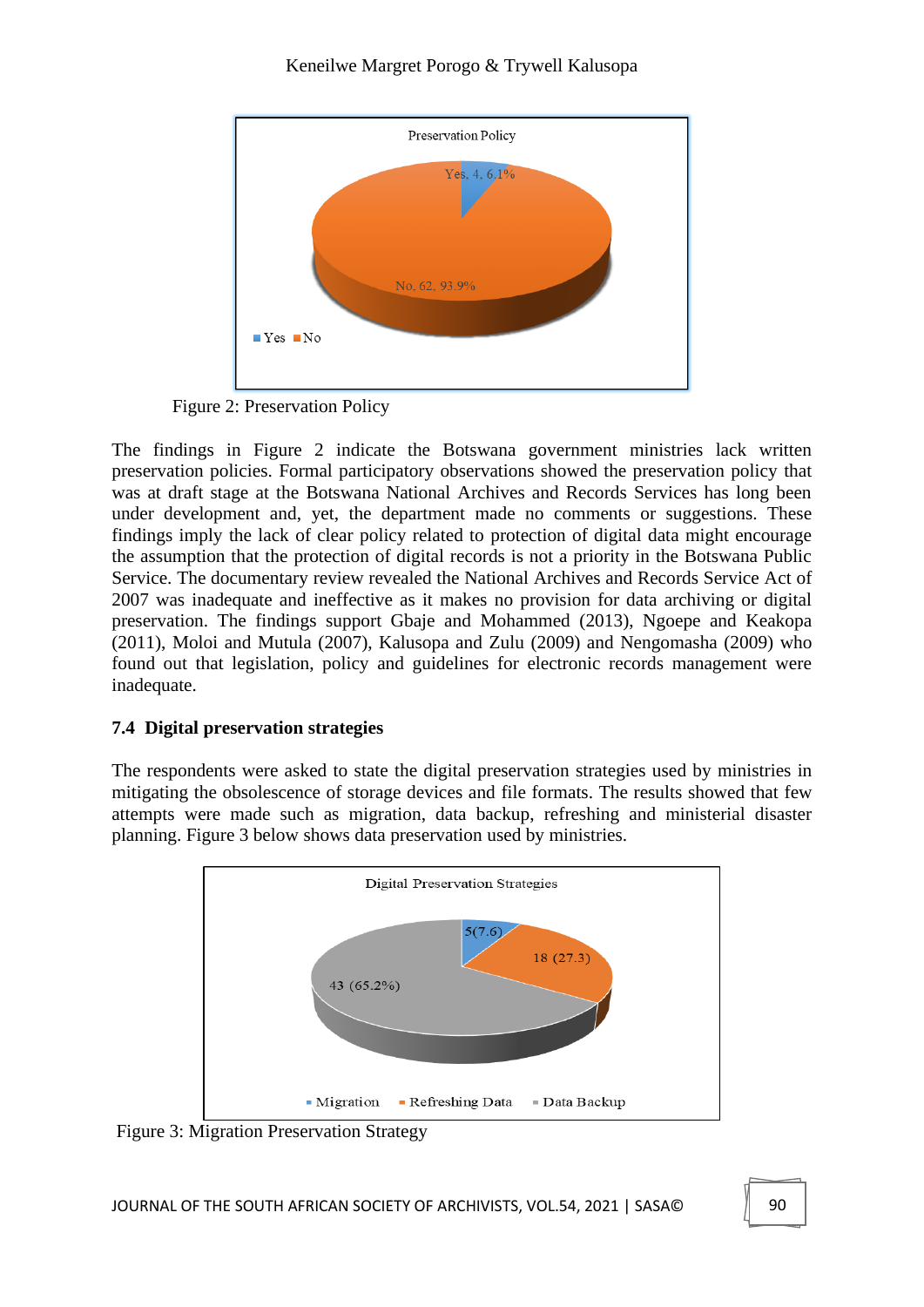Figure 3 shows 5 (7.6%) ministries use migration, indicating that migration practices vary among ministries and some do not appear to be integrated into digital preservation programmes or processes. Furthermore, it seems this migration strategy was used in conjunction with larger system upgrade.

### **7.5 Data backup preservation strategy**

Figure 3 indicates that 43 (65.2%) respondents said they used data backup as preservation strategy. Formal participatory observation revealed that at the Department of Information Technology, data was transferred to offline storages after 10 years. This strategy does not guarantee long-term digital preservation due to poor infrastructure of some servers and missing information kept in the servers. During interviews, participants reported as follows: ICT-M 2 and 3 stated they save backups of official documents on an internal server that is managed by the information technology department. According to ICT-M 2, 3 and 5, the infrastructure of their servers was outdated, and they had to back up information on it. By 2017, all the information stored on the server had been affected by a virus, and nothing could be restored since then.

The respondents SRM 2, M-HRM, Administration 1, 2, and ICT-M 1, 2, 3 and 4 all said "The backup strategy is carried out by information technology officers on hard drives as well as servers, and there are officers responsible for server monitoring on a daily basis, resulting in our confidence that the material is secure."

These findings concur with Corrado and Moulaison (2015) that back-up strategy is suitable for short- to medium-term preservation of digital records. This denotes that if the Botswana public service continues to back up data, they can easily identify and replace corrupted or missing digital files on the systems.

#### **7.6 Collaboration and engagement**

Dollar and Ashley (2013) state that organisations with a mandate to preserve digital records are well served by maintaining and promoting collaboration among its stakeholders. Thirtyfive (53%) respondents indicated they collaborate with Botswana National Archives and Records Services, 16 (24%) said Botswana Bureau of Standards, 12 (18%) said Botswana National Library Services and 3 (5%) indicated Botswana Broadcasting Services. It is important for ministries to collaborate on digital preservation to be seen as one government.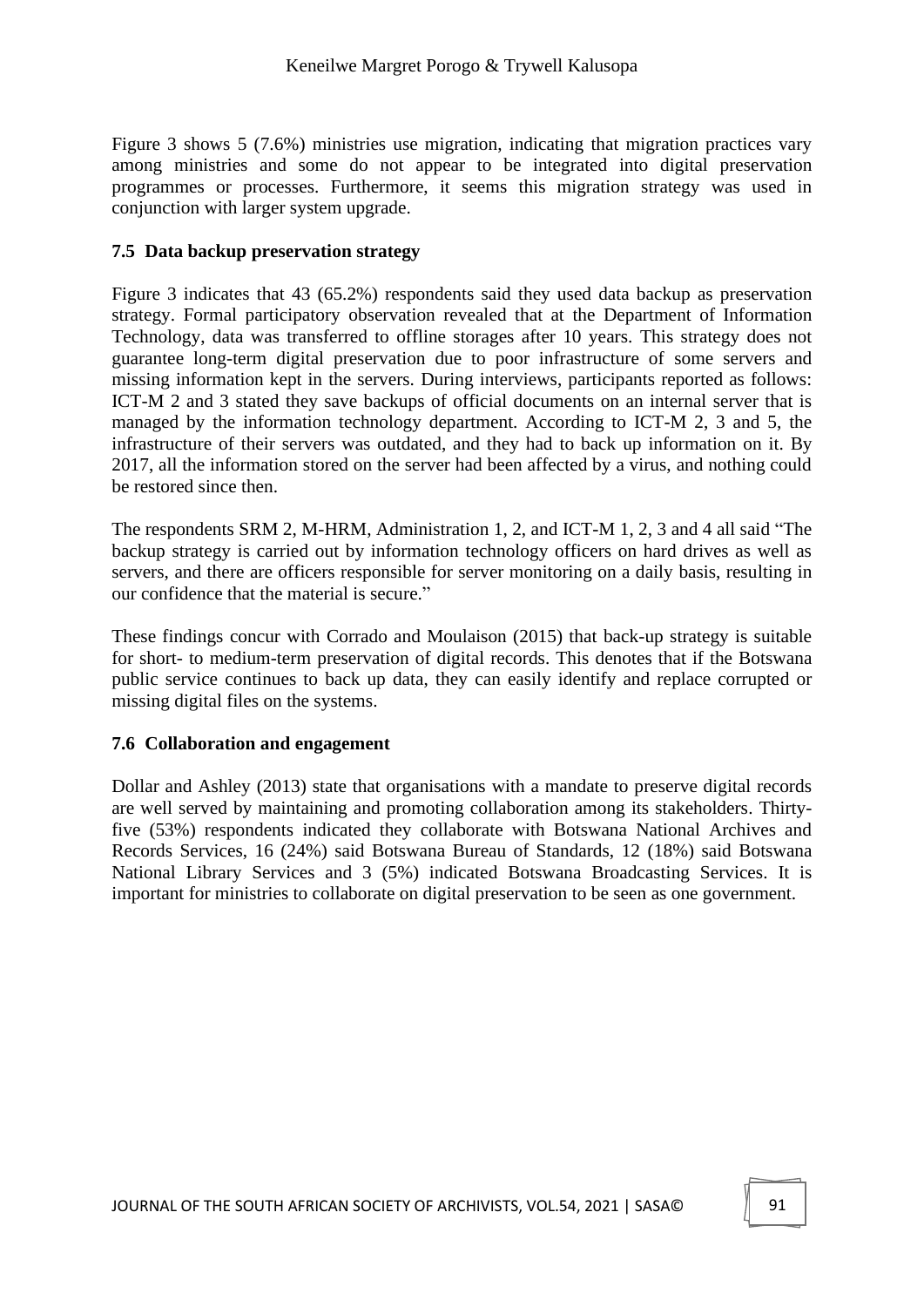### Keneilwe Margret Porogo & Trywell Kalusopa



Figure 4: Collaboration and Engagement

## **7.7 Technical expertise**

According to Adu (2013), to empower digital preservation specialist with technological (systems), metadata (categorical) and collection skills are needed. The findings in Figure 5 show that 18 (27%) respondents had technical expertise on the systems they were using, while 48 (73%) did not have technical skills they could use in planning activities for longterm digital preservation. The findings support Katuu and Ngoepe (2017) and Mosweu and Ngoepe (2018) that records management professionals lacked skills in computing, metadata and digital preservation to manage digital records.



Figure :5 Technical Expertise

## **7.8 Authenticity and reliability of trusted digital repository for effective e-government delivery**

Xie and Matusiak (2016) stipulate that digital repositories are information systems that ingest, store, maintain, retain and make digital content available. When asked about the reliability and trust provided by the digital repositories, participants said:

ICT-M 1, 3, HOD RM, HOD Archives, SRM 1 and 2 reported the digital records in DIT custody are unsecure and have no integrity.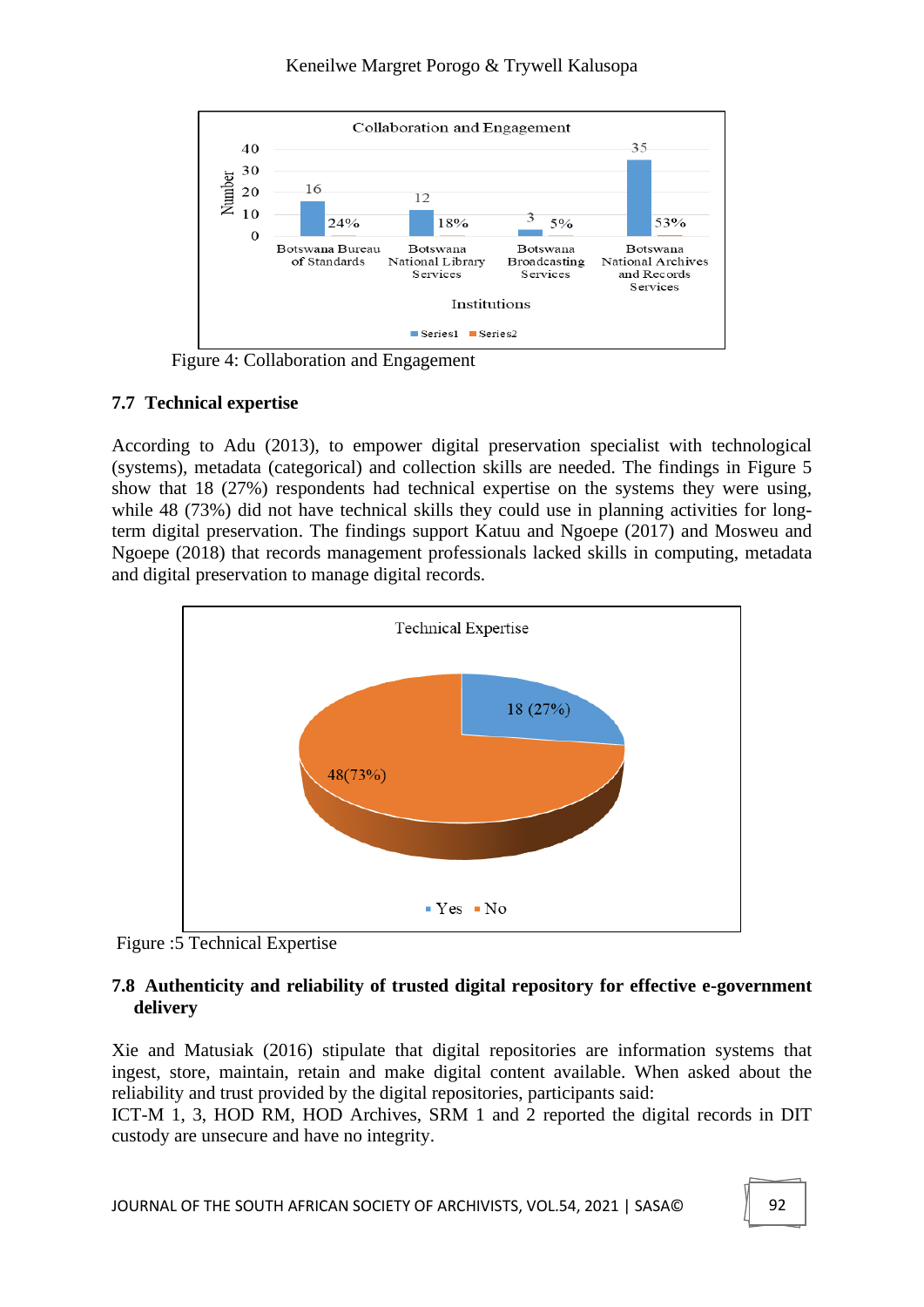ICT-M 2 and 4 stated the server's infrastructure was very weak and they were unable to preserve digital records past their expiration date, resulting in irretrievability and loss.

HOD RM 1, ICT-M 5 and SM 3 informed that most customers were dissatisfied with their service. For example, land allocation in the country is problematic because the country lacks sufficient information on plots assigned to individuals.

# **7.9 Appraisal of digital records**

Eastwood (2004) opines that the essence of appraisal involves making a judgement or estimation of the worthiness of continued preservation. Fifty-eight (88%) respondents indicated there were no procedures in place for the transfer of digital records during the appraisal process. Eight (12%) stated they transferred digital records from their ministries to Botswana National Archives for preservation. Formal participatory observation showed that at the Botswana National Archives Records Centre, videos were kept in a cold room of some ministries. A transfer manual revealed no guidelines for digital records transfer.

# **7.10 Metadata and authenticity**

The findings obtained through observation revealed that metadata was used in their digital records creation. The respondents were asked which metadata they used and its authenticity in digital records creation. The results showed 36 (55%) respondents indicated descriptive, 15 (23%) structural, 10 (15%) administrative and 5 (8%) were not sure. Formal participatory observation revealed that administrative metadata was common, as well as the file types or modules, the date and description of file creations and classified access rights. During interviews, respondents were asked whether they used classification schemes and retention and disposal schedules to ensure authenticity. Their responses are shown below:

ICT-M 1, 2, 3, 4 and 5 stated "The classification scheme and retention schedule are solely used by RMU staff on paper records; other business systems do not require records management tools, and records within the system cannot be deleted."

M-HRM & Admin 2, SRM 2 and HOD RM 5 reported "The classification scheme requires approval from the Botswana National Archives and Records Services, which takes time. We could not wait any longer and decided to deploy the system while waiting for approval."

## **7.11 A reliable operation of information systems for digital records**

Digital records must be managed in a record-keeping system as they produce authentic and reliable records (Oliver and Harvey 2016). During interview officers were asked to show how they ensure authenticity in information systems. Participants remarked as follows:

ICT-M 5 stated "Long-term preservation of the authenticity of records, in my opinion, is a risky proposition."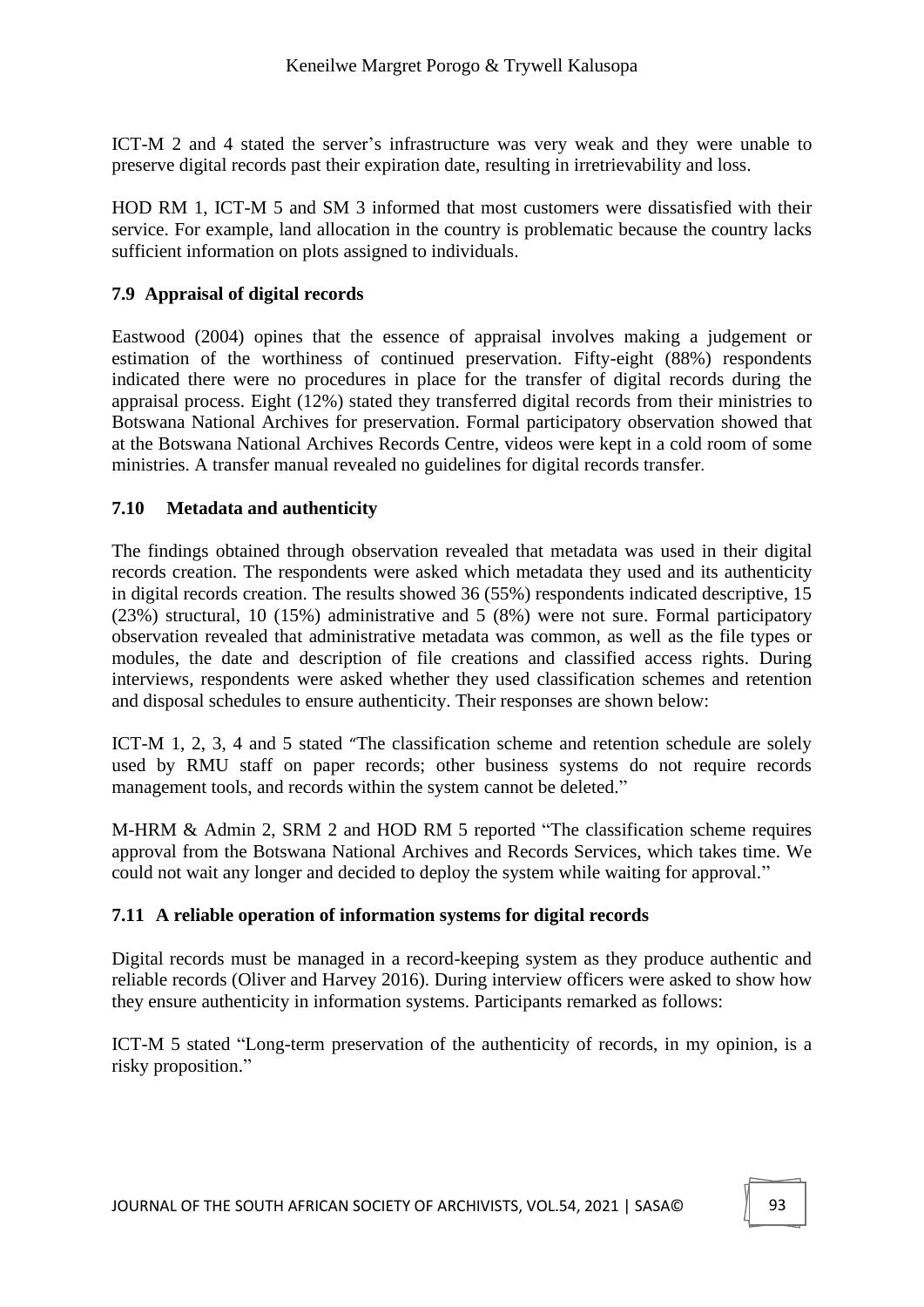ICT-M 2 and 4 informed they "could not guarantee network availability during system upgrades, the records that will be preserved at that time may not be kept, and there may be no backup archive showing that those exact records exist."

ICT-M 1 reported "The system in our ministry allows us to decommission records, which means a record may be trusted to be used for decision-making."

Formal participatory observations revealed the systems used authentic records as they used lightweight directory access protocol from the ministries. Using passwords and usernames allowed the verification of records' identity and integrity by the system administrators.

# **7.12 Security and access for authentic (fixity) digital records**

Respondents were asked to describe how ministries safeguard digital records against unauthorised access, tampering and viruses. Figure 6 highlights that 25 (37.9%) respondents used online password management or hygiene as a protection measure, while 41 (62%) used desktop passwords to shield their digital records from being accessed.



Figure 6: Security Measures

The interview findings indicated that firewalls were used as a security measure.

ICT-M 2 and 3 reported all the systems used to generate digital records had up to date properly maintained firewalls.

ICT-M 1, 3 and 5 informed that the system has been installed in the local area network (LAN); hence, a desktop, not web-based application, and all the users who had access rights are given desktop passwords.

Participatory observations showed there were different approaches to computer system security management or hygiene such as a firewall. A firewall had rules that filtered out unwanted intrusions and made it more difficult to access the system. Security classifications were assigned and records officers were issued individual passwords to prevent unauthorised access to the systems. In all the systems used, each password was associated with a specific username, as many officers were accessing the same system.

## **7.13 Storage of digital records**

Appropriate and good records storage ensures that records are accessible, accurate, and authentic and they are stored for as long as they are required (Kalusopa & Ngulube 2011).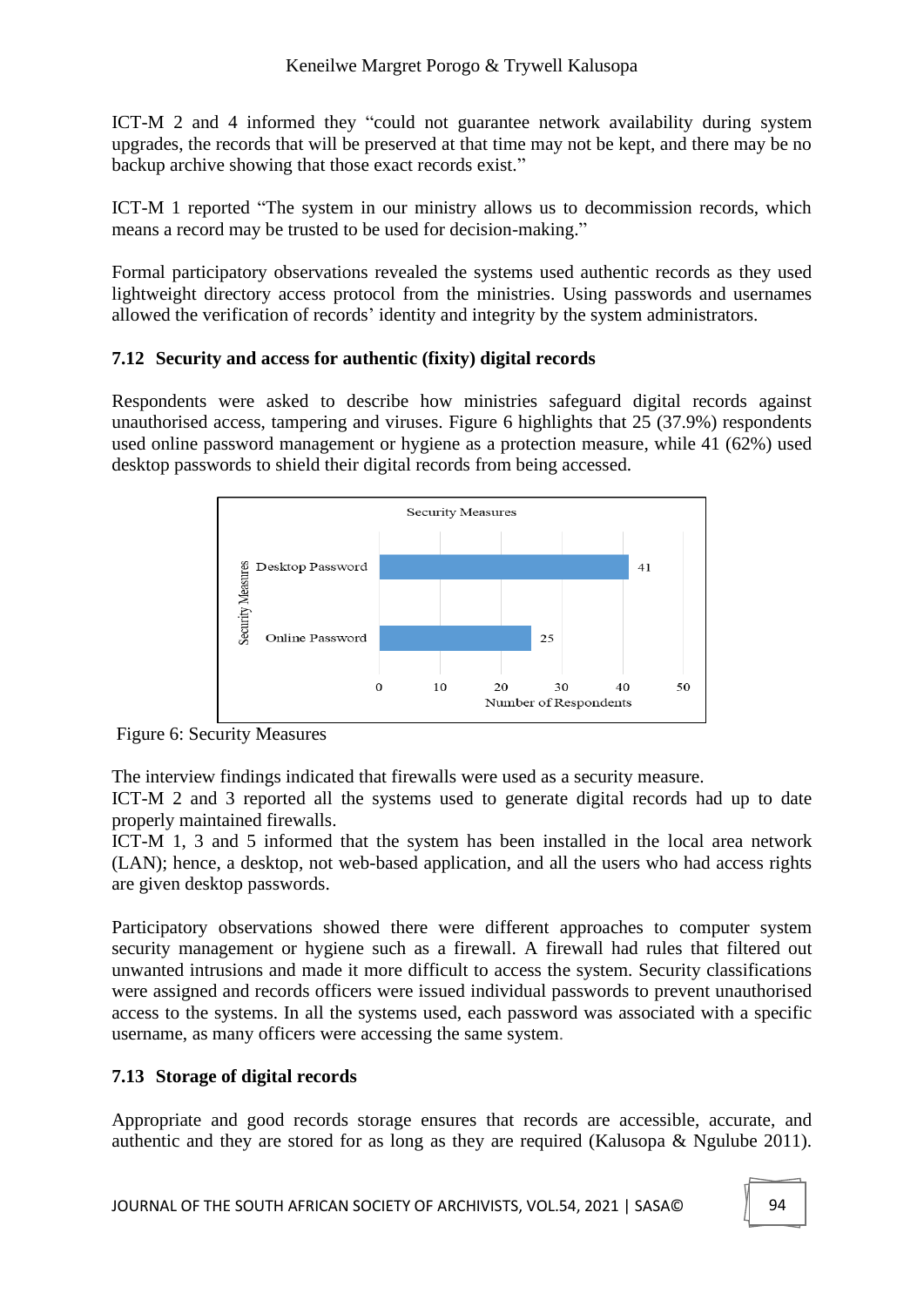Respondents were asked to describe the type of digital records storage they use. Figure 7 indicates that 42 (64%) of respondents used CD-ROM or DVD, while 17 (26%) said they were kept as part of a digital preservation repository system and 17 (11%) said they outsource to a service provider on a contract basis.



Figure 7: Digital Records Storage

# **7.14 Cloud storage**

When asked whether they see cloud storage as part of their storage architecture, 11 (17%) responded said they stored some information in cloud storage while 55 (83%) did not (Figure 8. Formal participatory observation showed Botswana public service made few attempts to store digital information in the cloud.



Figure 8: Cloud Storage

# **7.15 Proposed framework**

The essence of the framework explains what Botswana public service should do to ensure the long-term preservation of digital records as follows:

## **E-government strategy**

The proposed framework takes into consideration Botswana's e-government strategy and the issue of digital records preservation. The study established that Botswana public service were still at the beginning stage of e-government. The study proposes the review of e-government strategy, incorporating digital preservation of records.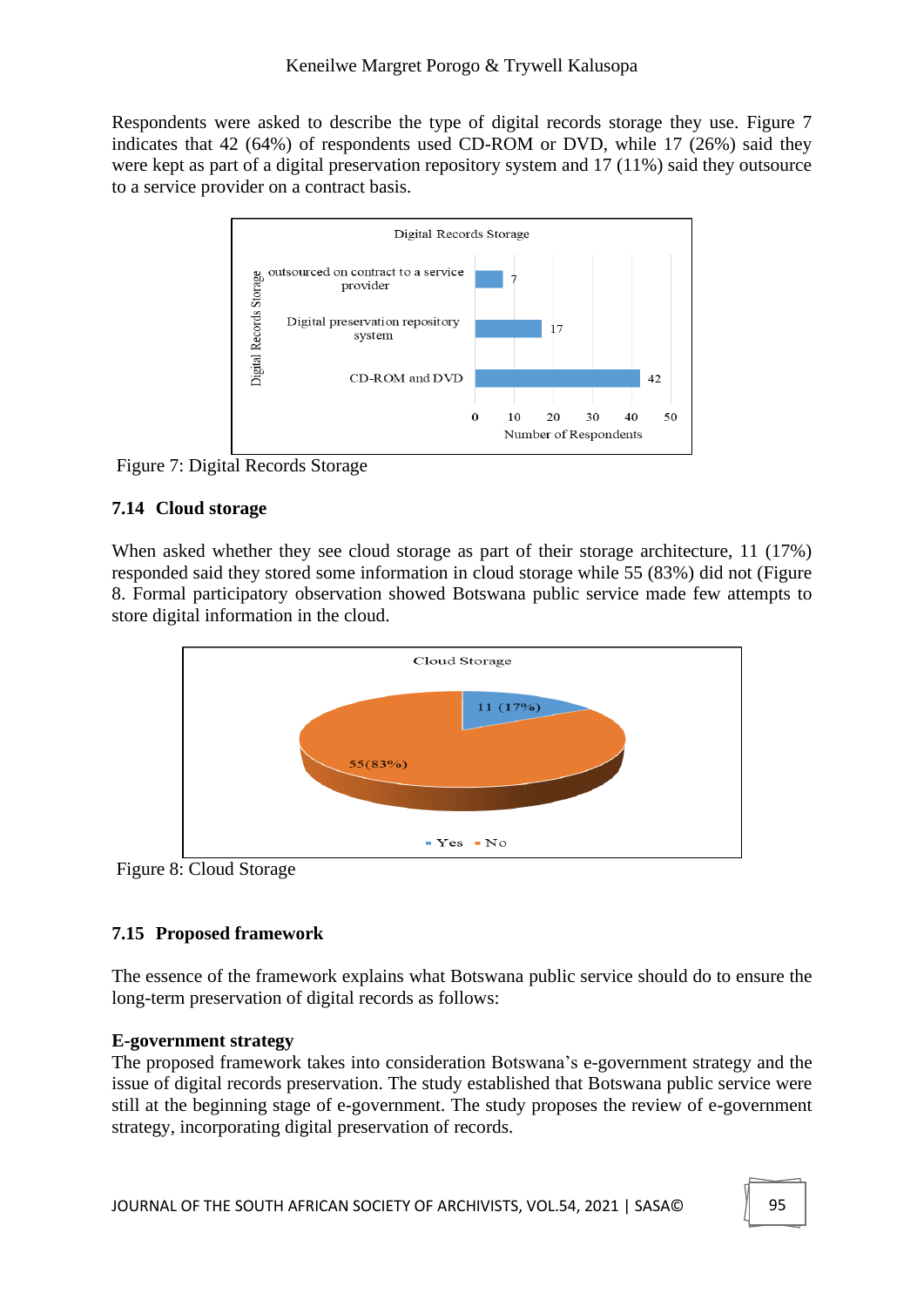#### **Digital preservation strategy**

The study indicates lack of digital preservation strategy, but the strategy has to be developed, which should incorporate the issue of digital continuity so that digital records survive technical obsolescence and losses to make them accessible to those needing them. The strategy should take into consideration the policy, standards and infrastructure to improve the services of e-government.

### **Digital preservation policies**

The findings showed lack of policies for managing digital records. The study proposed proactive development of policies and procedures for preserving digital records. The policy should incorporate issues related to access, use and reuse of digital records. Access, security and privacy controls are crucial for effective and sustainable digital preservation programmes and strategies.

### **Technical skills**

The framework proposes a need for technical skills, which should include computer-related activities, appraisal and selection of digital records. Records management professionals in the Botswana public service should be able to take a holistic view of a repository's activities, and develop a smooth workflow that eliminates redundant steps and increases efficiency and effectiveness.

### **Collaboration and engagement**

The framework proposes a need for records professionals to work together. This entails building collaborative networks across a wide range of disciplines. They should strive to build positive, supportive work relationships.

#### **Integrated electronic systems**

The study further established that interoperability between e-government and digital records systems in Botswana public service was problematic. The Ministry of Information Technology should share this responsibility to ensure seamless management of digital records preservation in the context of e-government strategy. The integration would include both hardware and software harmonisation of systems, and eliminate duplication of processes.

#### **Metadata and standards**

This study revealed lack of standards for management of digital records. The study proposes the adoption of standards and metadata that will enable management of digital records over time. Botswana public service uses systems that are not integrated so this study proposed that for different systems to work together in a technological environment, information professionals need shared specifications for interoperability. Preserving metadata supports the long-term digital preservation goals to maintain the availability, identity, persistence, renderability, understandability, and authenticity of digital objects over long periods.

#### **Database preservation**

The framework recommends a database preservation of digital records. The database will include all the contextual information explaining provenance, function, covering dates, technical information, ingestion process, database schema and the transformations performed.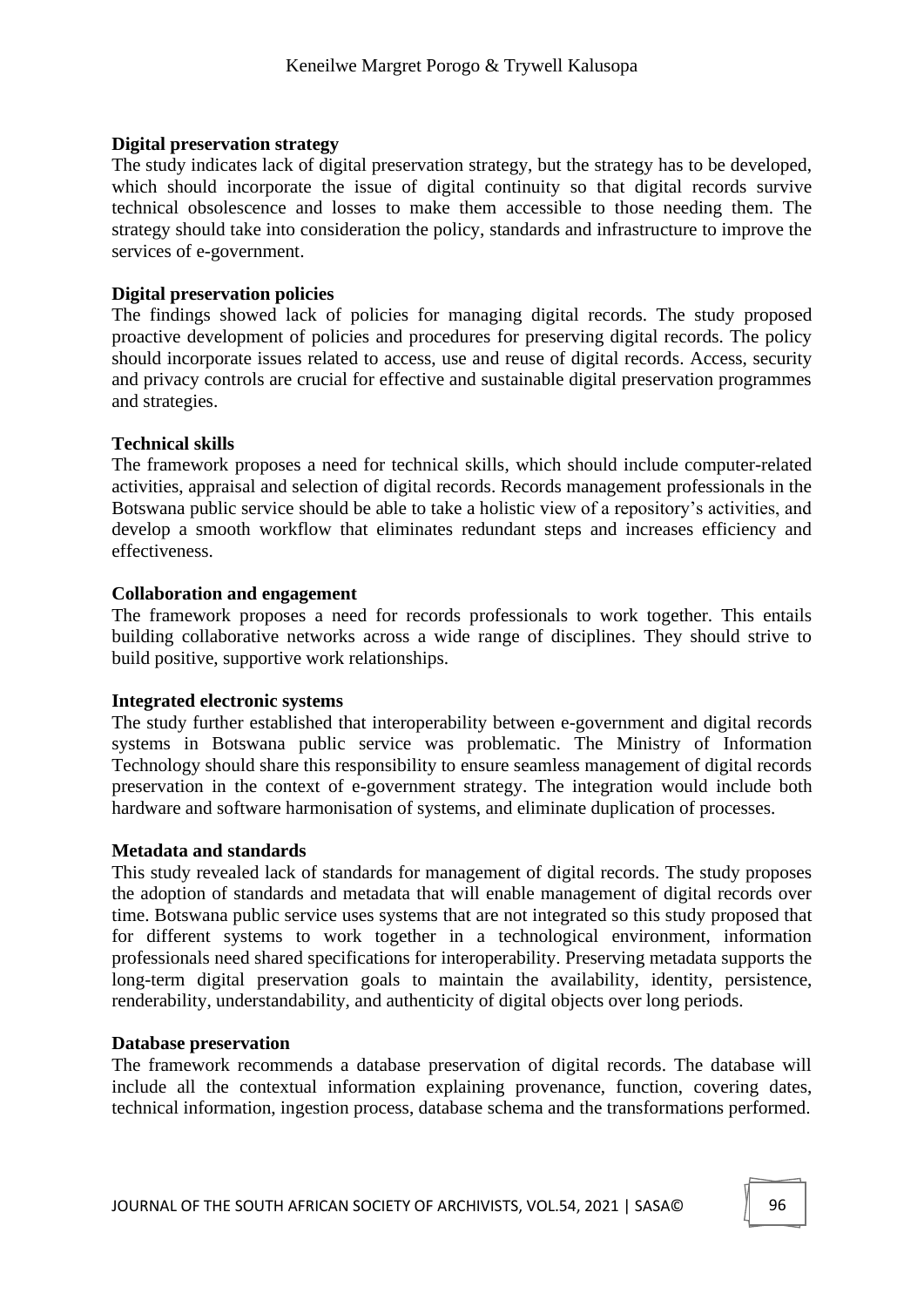### **Trusted digital repositories**

The framework underscored the need for trusted digital repositories for managing digital records over time. This will facilitate the management of digital records and guarantee longterm storage and access of archival materials by users.

### **Ingestion of digital records**

Data will be prioritised and categorised which will make data flow smoothly in further layers in data ingestion process flow. The amount of digital records created in Botswana public service needs efficient methods and tools to help transfer records into trusted long-term repositories.

### **Preservation strategies**

The framework proposes the adoption of a comprehensive strategy ensuring that those who substantially influence the existence, character, or accessibility of digital records contribute to the accomplishment of that function. Botswana public service needs to implement digital preservation strategies that anticipate ICT obsolescence and incompatibility.



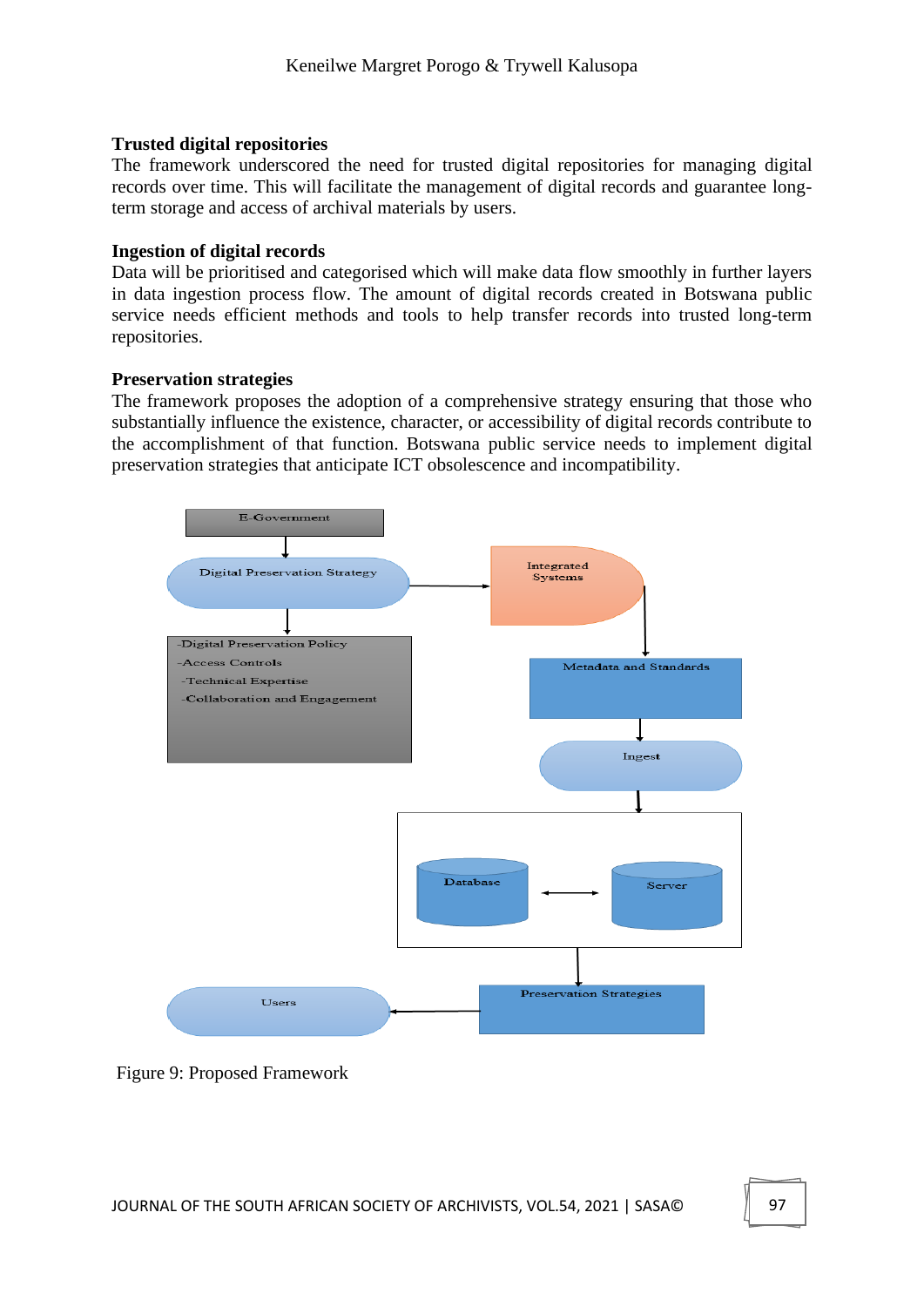### **Explanation of the framework**

This proposed framework was built on the existing knowledge gap in the digital preservation in the context of e-government. This proposed framework borrowed ideas from the digital preservation capability maturity model. The components of the framework are depicted above.

### **E-government**

There is a need for e-government and digital preservation to be incorporated by making repositories with large capacity to accommodate the Botswana public service information for future use. This will assist the e-government projects to survive sustainably.

### **Digital preservation strategy**

There is a need to use digital preservation strategies to prevent digital records obsolescence so that they remain accessible for business transactions. This means the development and implementation of the control measures, procedures, re-engineering of processes that guard against the authenticity, reliability and accessibility of digital records.

### **Integrated systems**

Botswana public service must take steps to ensure records management provides accurate, unaltered and useable information. This necessitates the integration of records management solutions into ICT systems.

### **Metadata and standards**

Metadata is key to digital preservation but not for accessibility purposes, rather for preserving the history of a record to figure out what has been done to the file, changes it has gone through, being able to detect its originality (Hart & De Vries 2017:2). This study suggests and stresses the development of a new global standard that will address each type of a metadata by taking all the existing and new elements so that they complement each other.

## **Ingesting digital records**

Digital records need to be ingested into databases and servers, but this should be done after the identification of the provenance, making backup copies as a way of verifying metadata integrity, and scanning of viruses and other forms of malicious code. If this procedure is successfully completed, records should be transferred into digital repositories, servers and databases.

#### **Users**

Humans play a pivotal therefore they must be competent enough to bring effective solutions to preservation problems. According to Hart and De Vries (2017: 18), there is a need for professional ethics, skills, attitude and monitoring that are very important for digital preservation. The Botswana public service must implement a comprehensive training and skills programme aimed at developing digital preservation practical, useful skills at all levels of government.

### **8. Conclusion**

The study findings revealed lack of repositories or data centres and absence of preservation policy to be used for managing digital records. The Botswana public service did not have any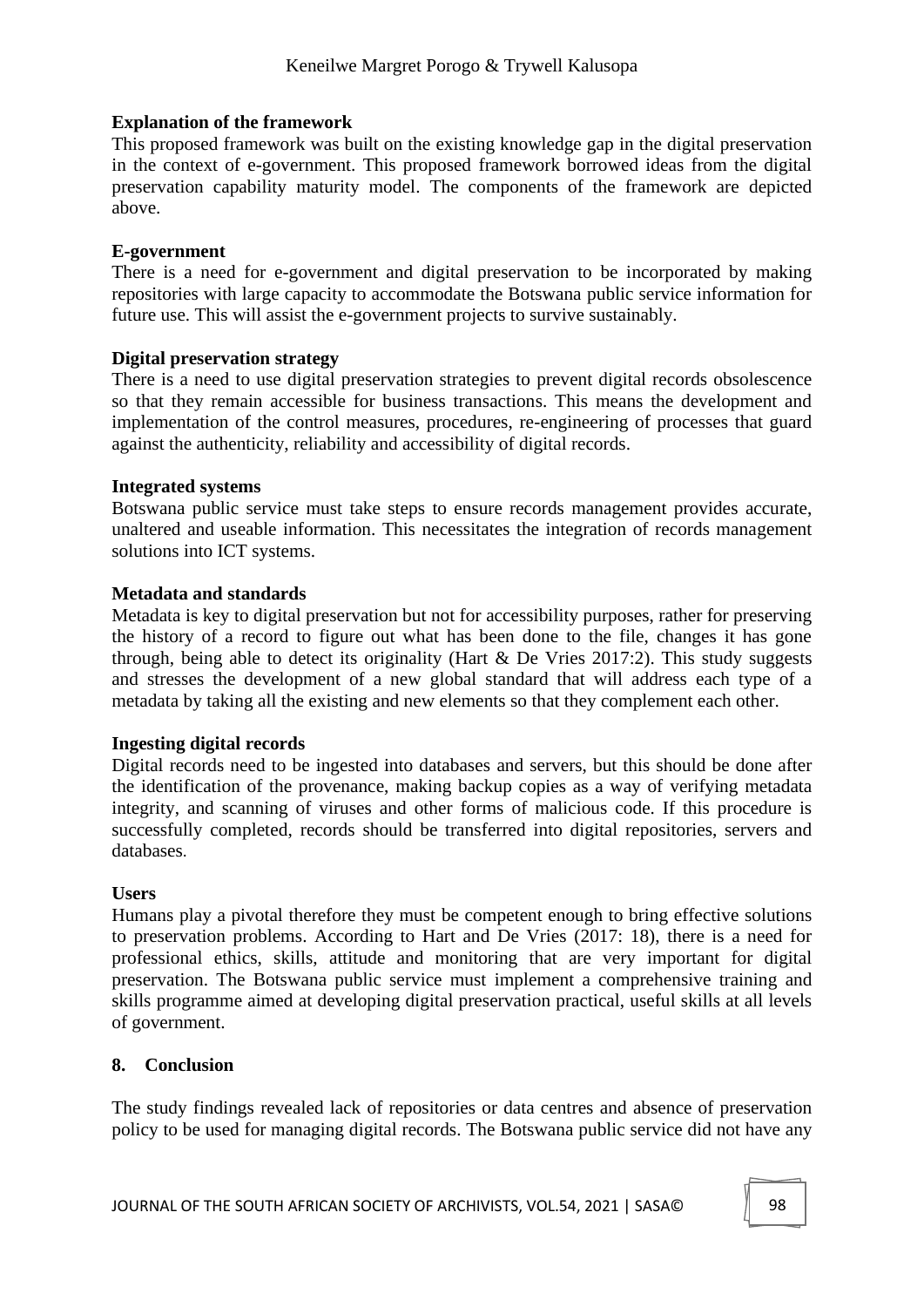plan to preserve their digital records in the cloud due to lack of technical skills of records staff to advise on the benefits of preserving digital records so that they do not get lost but rather keep providing authentic, reliable, accessible and trustworthy evidence of the Botswana public service history.

### **References**

- Adu, K.K. 2013. Ghana's Right to Information Bill: an opportunity for the implementation of digital preservation infrastructure. *Journal of Emerging Trends in Computing and Information Sciences* 4:10.
- Adu, K.K., Dube, L. & Adjei, E. 2016. Digital preservation: the conduit through which open data, electronic government and the right to information are implemented. *Library Hi Tech* 34(4):733-747.
- Bwalya, K.J. 2018a. *Decolonisation of e-government research and practice: exploring contextual issues and opportunities in Africa*. AOSIS.
- Bwalya, K.J. 2018b. *The e-government development discourse: analysing contemporary and future growth prospects in developing and emerging economies*. AOSIS.
- Corrado, E.M. & Moulaison, H.L. 2015. Digital preservation and the cloud: Challenges and opportunities. In *IFLA 2015 Pre-Conference Satellite Meeting Preservation & Conservation Section*.
- Dollar, C.M. & Ashley, L.J. 2013. *Assessing digital preservation capability using a maturity model process improvement approach*. Available at: [https://www.nycarchivists.org/Resources/Documents/DollarAshley\\_2013\\_DPCMM%](https://www.nycarchivists.org/Resources/Documents/DollarAshley_2013_DPCMM%20White%20Paper_NAGARA%20Digital%20Judicial%20Records_8Feb2013-1.pdf) [20White%20Paper\\_NAGARA%20Digital%20Judicial%20Records\\_8Feb2013-1.pdf](https://www.nycarchivists.org/Resources/Documents/DollarAshley_2013_DPCMM%20White%20Paper_NAGARA%20Digital%20Judicial%20Records_8Feb2013-1.pdf) (accessed 15 August 2020).
- Duranti, L. 2014. Involuntary secondary permanence: do many copies replace the original? Available at:

https:interparestrust.org/assests/public/dissemination/Duranti2014YaleLibraries.pdf (Accessed 23 May 2020).

- Eastwood, T. 2004. Appraising digital records for long-term preservation. *Data Science Journal*. 3:202-208. Available at: https://www.jstage.jst.go.jp/article/dsj/3/0/3\_0\_202/\_article/-char/ja/ (accessed 09 February 2020).
- Duranti, L. & Rogers, C. 2012. Trust in digital records: An increasingly cloudy legal area. *Computer Law & Security Review* 28(5):522-531. DOI: [https://doi.org/10.1016/j.clsr.2012.07.009.](https://doi.org/10.1016/j.clsr.2012.07.009)
- Franks, P. & Kunde, N. 2013. *Why metadata matters*. http://www.arma.org/bookstore/files (accessed 19 March 2019).
- Gbaje, E.S. 2011. Digital preservation strategies: a case study of Nigerian national information centres. *IFLA Journal* 37(93):218-227.
- Government of Botswana, 2017 Botswana National Development Plan. Gaborone: Government Printer.
- Hart, T.R. & De Vries, D. 2017 Metadata provenance and vulnerability. *Information Technology and Libraries* 36(4):24-33. DOI:<https://doi.org/10.6017/ital.v36i4.10146>
- ICA/IRMT 2016. Understanding digital records preservation initiatives. Available at: [https://www.ica.org/sites/default/files/Digital%20Preservation%20Initiatives%Module](https://www.ica.org/sites/default/files/Digital%20Preservation%20Initiatives%25Module_0.pdf) [\\_0.pdf](https://www.ica.org/sites/default/files/Digital%20Preservation%20Initiatives%25Module_0.pdf) (accessed 30 January 2018).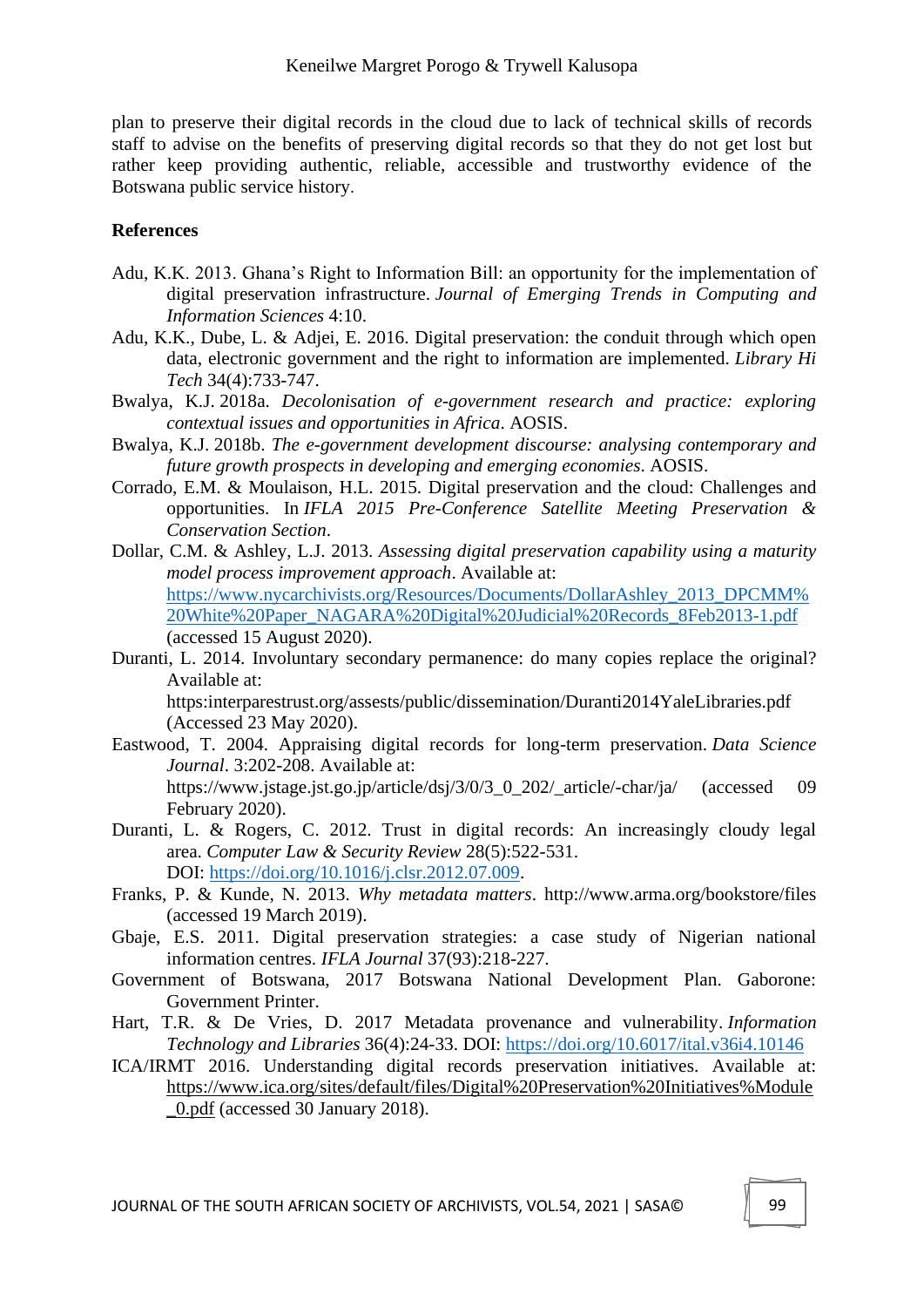- Jauhari, A., Abd Majid, M. S., Basri, H., & Djalil, M. A. 2020. Are EGovernment and Bureaucratic Reform Promoting Good Governance 186 towards a Better Performance of Public Organization? *Calitatea* 21(175): 25-30.
- Kalusopa, T., Mosweu, T. & Bayane, S. 2017. Implementation of enterprise-wide systems to manage trustworthy digital records in Botswana's public sector Paper Presented at ESARBICA Bienial General Conference In Lilongwe, Malawi, 7-11 August.
- Kalusopa, T. & P. Ngulube. 2011.E-records readiness: building a contextual framework for labour organization in Botswana. XXI Bi-Annual East and Southern Africa Regional Branch of the International Council on Archives (ESARBICA) Maputo, Mozambique.
- Kalusopa, T. & Zulu, S. 2009. Digital heritage material preservation in Botswana: problems and prospects. *Collection Building*.
- Katuu, S. 2016. Overview of the InterPARES Trust project in Africa: trusting records in an increasingly networked environment. *New Review of Information Networking* 21(2):117-128.
- Katuu, S. & Ngoepe, M. 2015. Managing digital records in a South African public sector institution. *INFuture2015 e-institutions-openness, accessibility and preservation. Crotia: University of Zagreb* 135-141.
- Katuu, S. & Ngoepe, M. 2017. Education and training of archives and records management professionals in Africa. *SCEaR Newsletter* 1:22-27.
- Keakopa, S.M. 2007. Policies and procedures for the management of electronic records in Botswana, Namibia and South Africa. *ESARBICA Journal: Journal of the Eastern and Southern Africa Regional Branch of the International Council on Archives* 26.
- Kootshabe, T.G. 2011. Preservation of records in selected government ministries and departments in Botswana. MARM dissertation, University of Botswana, Gaborone.
- Li, Y, & Banach, M. 2011. Institutional repositories and digital preservation: Assessing current practices at research libraries. *D-lib Magazine* 17: 5-6.
- Madala, N.C. & Molefe, B.P. 2016. *Strengthening local government service delivery systems through the open government initiative: the case of Botswana*. Botswana Institute for Development Policy Analysis (BIDPA).
- Marutha, N.S. & Ngulube, P. 2012. Electronic records management in the public health sector of the Limpopo province in South Africa. *Journal of the South African Society of Archivists* 45:39-67.
- Mnjama, N. 2014. Archival legislation and archival services in Africa. In *Digital access and e-government: perspectives from developing and emerging countries*, IGI Global, pp. 27-47.
- Moatlhodi, T., 2015. *An assessment of e-records readiness at the Ministry of Labour and Home Affairs in Botswana*. Unpublished Masters thesis, University of Botswana, Gaborone.
- Moloi, J. & Mutula, S. 2007. E-records management in an e-government setting in Botswana. *Information Development* 23(4):290-306.
- Mosweu, O. & Ngoepe, M. 2018. Legal framework for auditing public sector accounting records in the digital environment in Botswana. In *Proceedings of the 9th ProLISSA Conference*. Newcastle upon Tyne: Cambridge Scholars.
- Mosweu, O. 2019. Knowledge and skills requirements for a records manager in Botswana in the networked environment. *Journal of the South African Society of Archivists* 52:110- 132.
- Motupu, K. 2016. Assimilation of e-government systems at the Ministry of Trade and Industry in Botswana.

JOURNAL OF THE SOUTH AFRICAN SOCIETY OF ARCHIVISTS, VOL.54, 2021 | SASA© 100